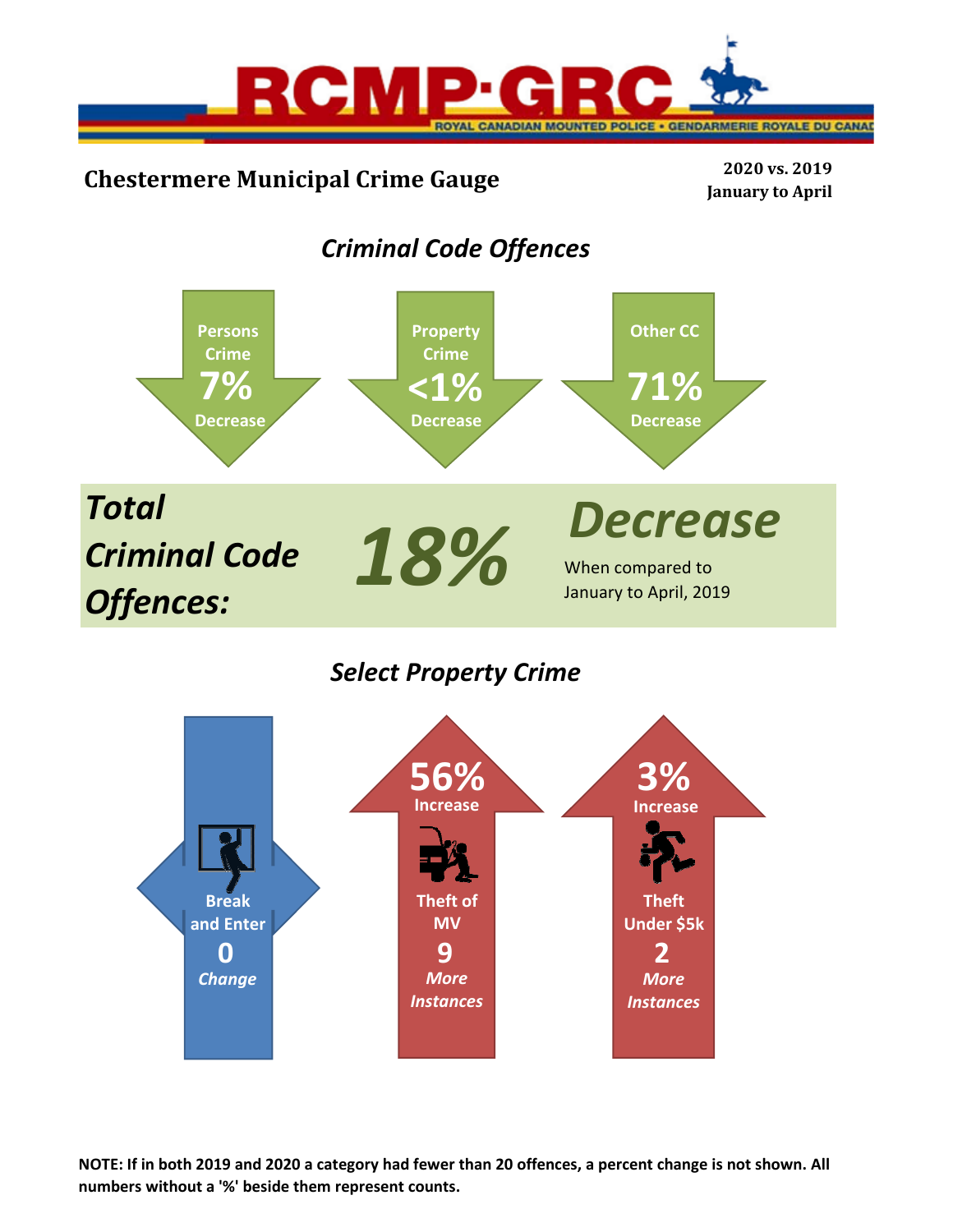## **January to April: 2016 ‐ 2020 Chestermere Municipal Detachment Crime Statistics (Actual)**

| All categories contain "Attempted" and/or "Completed" |              |                |                |                |                |                | % Change    | % Change    | May 7, 2020<br>Avg File +/- |
|-------------------------------------------------------|--------------|----------------|----------------|----------------|----------------|----------------|-------------|-------------|-----------------------------|
| <b>CATEGORY</b>                                       | <b>Trend</b> | 2016           | 2017           | 2018           | 2019           | 2020           | 2016 - 2020 | 2019 - 2020 | per Year                    |
| Homicides & Offences Related to Death                 |              | $\mathbf 0$    | $\mathbf 0$    | 0              | 0              | $\mathbf 0$    | N/A         | N/A         | 0.0                         |
| Robbery                                               |              | 3              | 0              | 0              | 0              | 0              | $-100%$     | N/A         | $-0.6$                      |
| <b>Sexual Assaults</b>                                |              | 3              | 3              | 8              | 3              | $\mathbf{1}$   | $-67%$      | $-67%$      | $-0.4$                      |
| <b>Other Sexual Offences</b>                          |              | $\mathbf 1$    | 3              | 8              | $\mathbf{1}$   | $\overline{2}$ | 100%        | 100%        | 0.0                         |
| Assault                                               |              | 33             | 32             | 25             | 25             | 24             | $-27%$      | $-4%$       | $-2.5$                      |
| Kidnapping/Hostage/Abduction                          |              | $\mathbf 0$    | $\mathbf 0$    | 0              | $\mathbf 0$    | $\mathbf{1}$   | N/A         | N/A         | 0.2                         |
| Extortion                                             |              | $\mathbf 0$    | $\mathbf 0$    | $\mathbf 0$    | $\overline{2}$ | $\mathbf 0$    | N/A         | $-100%$     | 0.2                         |
| <b>Criminal Harassment</b>                            |              | 9              | 5              | $\overline{7}$ | 13             | 9              | 0%          | $-31%$      | 0.8                         |
| <b>Uttering Threats</b>                               |              | 15             | $\overline{7}$ | 18             | 14             | 17             | 13%         | 21%         | 1.1                         |
| <b>TOTAL PERSONS</b>                                  |              | 64             | 50             | 66             | 58             | 54             | $-16%$      | $-7%$       | $-1.2$                      |
| Break & Enter                                         |              | 21             | 15             | 14             | 19             | 19             | $-10%$      | 0%          | 0.0                         |
| Theft of Motor Vehicle                                |              | 21             | 20             | 37             | 16             | 25             | 19%         | 56%         | 0.4                         |
| Theft Over \$5,000                                    |              | 6              | $\overline{7}$ | 4              | 4              | $\overline{4}$ | $-33%$      | 0%          | $-0.7$                      |
| Theft Under \$5,000                                   |              | 74             | 66             | 77             | 66             | 68             | $-8%$       | 3%          | $-1.2$                      |
| Possn Stn Goods                                       |              | 18             | 22             | 43             | 25             | 12             | $-33%$      | $-52%$      | $-0.9$                      |
| Fraud                                                 |              | 29             | 29             | 29             | 29             | 24             | $-17%$      | $-17%$      | $-1.0$                      |
| Arson                                                 |              | 0              | 0              | $\mathbf{1}$   | 0              | 0              | N/A         | N/A         | 0.0                         |
| Mischief To Property                                  |              | 34             | 42             | 57             | 42             | 47             | 38%         | 12%         | 2.6                         |
| <b>TOTAL PROPERTY</b>                                 |              | 203            | 201            | 262            | 201            | 199            | $-2%$       | $-1%$       | $-0.8$                      |
| <b>Offensive Weapons</b>                              |              | $\overline{4}$ | 8              | 5              | $\overline{7}$ | $\mathbf 0$    | $-100%$     | $-100%$     | $-0.9$                      |
| Disturbing the peace                                  |              | 18             | 14             | 8              | 14             | 10             | $-44%$      | $-29%$      | $-1.6$                      |
| Fail to Comply & Breaches                             |              | 8              | 16             | 19             | 39             | $\overline{7}$ | $-13%$      | $-82%$      | 2.1                         |
| OTHER CRIMINAL CODE                                   |              | 11             | 11             | 10             | 19             | 6              | $-45%$      | $-68%$      | $-0.2$                      |
| TOTAL OTHER CRIMINAL CODE                             |              | 41             | 49             | 42             | 79             | 23             | $-44%$      | $-71%$      | $-0.6$                      |
| TOTAL CRIMINAL CODE                                   |              | 308            | 300            | 370            | 338            | 276            | $-10%$      | $-18%$      | $-2.6$                      |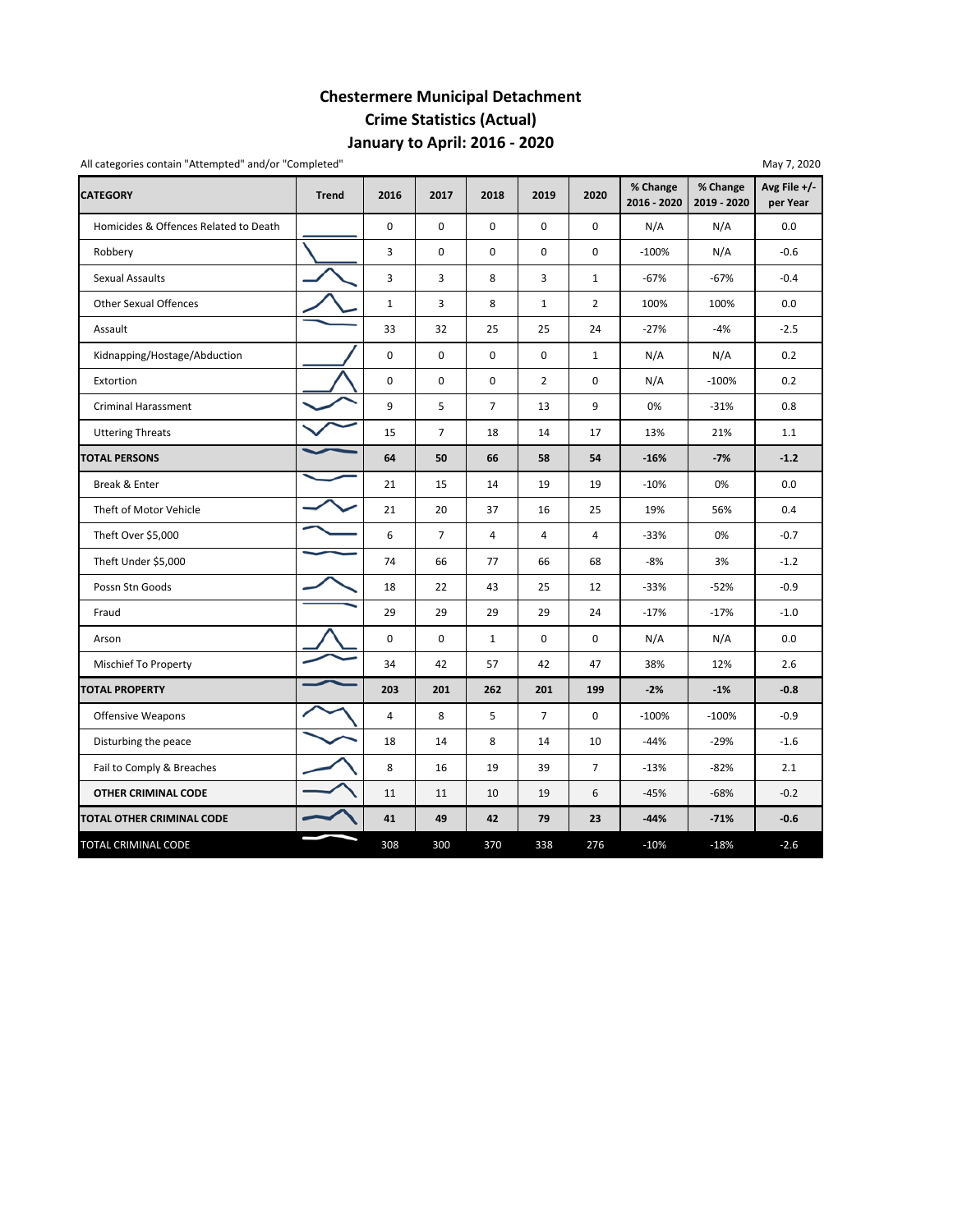## **January to April: 2016 ‐ 2020 Chestermere Municipal Detachment Crime Statistics (Actual)**

| All categories contain "Attempted" and/or "Completed" |              |                          |                          |                          |                          |                |                          |                         | May 7, 2020              |
|-------------------------------------------------------|--------------|--------------------------|--------------------------|--------------------------|--------------------------|----------------|--------------------------|-------------------------|--------------------------|
| <b>CATEGORY</b>                                       | <b>Trend</b> | 2016                     | 2017                     | 2018                     | 2019                     | 2020           | % Change<br>2016 - 2020  | % Change<br>2019 - 2020 | Avg File +/-<br>per Year |
| Drug Enforcement - Production                         |              | 0                        | $\mathbf 0$              | 0                        | $\mathsf 0$              | 0              | N/A                      | N/A                     | 0.0                      |
| Drug Enforcement - Possession                         |              | 30                       | 15                       | 11                       | 3                        | $\mathbf{1}$   | $-97%$                   | $-67%$                  | $-7.0$                   |
| Drug Enforcement - Trafficking                        |              | $\overline{4}$           | $\overline{2}$           | $\mathbf{1}$             | $\mathbf{1}$             | 4              | 0%                       | 300%                    | $-0.1$                   |
| Drug Enforcement - Other                              |              | $\mathsf 0$              | 0                        | 0                        | 0                        | 0              | N/A                      | N/A                     | 0.0                      |
| <b>Total Drugs</b>                                    |              | 34                       | 17                       | 12                       | 4                        | 5              | $-85%$                   | 25%                     | $-7.1$                   |
| Cannabis Enforcement                                  |              | 0                        | 0                        | 0                        | $\mathbf{1}$             | $\overline{2}$ | N/A                      | 100%                    | 0.5                      |
| Federal - General                                     |              | $1\,$                    | 3                        | $\overline{2}$           | 3                        | 3              | 200%                     | 0%                      | 0.4                      |
| <b>TOTAL FEDERAL</b>                                  |              | 35                       | 20                       | 14                       | 8                        | 10             | $-71%$                   | 25%                     | $-6.2$                   |
| Liquor Act                                            |              | 19                       | 7                        | 13                       | 12                       | 16             | $-16%$                   | 33%                     | $-0.1$                   |
| Cannabis Act                                          |              | 0                        | 0                        | 0                        | 5                        | 11             | N/A                      | 120%                    | 2.7                      |
| Mental Health Act                                     |              | 36                       | 40                       | 26                       | 42                       | 39             | 8%                       | $-7%$                   | 0.8                      |
| <b>Other Provincial Stats</b>                         |              | 47                       | 41                       | 46                       | 53                       | 48             | 2%                       | $-9%$                   | 1.4                      |
| <b>Total Provincial Stats</b>                         |              | 102                      | 88                       | 85                       | 112                      | 114            | 12%                      | 2%                      | 4.8                      |
| Municipal By-laws Traffic                             |              | 5                        | 4                        | 6                        | 33                       | 16             | 220%                     | $-52%$                  | 5.1                      |
| Municipal By-laws                                     |              | 113                      | 97                       | 102                      | 68                       | 86             | $-24%$                   | 26%                     | $-8.3$                   |
| <b>Total Municipal</b>                                |              | 118                      | 101                      | 108                      | 101                      | 102            | $-14%$                   | 1%                      | $-3.2$                   |
| Fatals                                                |              | 0                        | 0                        | 0                        | $\mathbf 0$              | 0              | N/A                      | N/A                     | 0.0                      |
| Injury MVC                                            |              | 6                        | 9                        | 11                       | 11                       | $\overline{7}$ | 17%                      | $-36%$                  | 0.4                      |
| Property Damage MVC (Reportable)                      |              | 76                       | 91                       | 86                       | 89                       | 55             | $-28%$                   | $-38%$                  | $-4.4$                   |
| Property Damage MVC (Non Reportable)                  |              | $\mathbf{1}$             | 8                        | 21                       | 10                       | 8              | 700%                     | $-20%$                  | 1.6                      |
| <b>TOTAL MVC</b>                                      |              | 83                       | 108                      | 118                      | 110                      | 70             | $-16%$                   | $-36%$                  | $-2.4$                   |
| <b>Provincial Traffic</b>                             |              | 555                      | 286                      | 1,429                    | 2,259                    | 1,296          | 134%                     | $-43%$                  | 345.5                    |
| <b>Other Traffic</b>                                  |              | 12                       | 4                        | 9                        | $\overline{\mathbf{4}}$  | 11             | $-8%$                    | 175%                    | $-0.2$                   |
| <b>Criminal Code Traffic</b>                          |              | 34                       | 35                       | 38                       | 26                       | 25             | $-26%$                   | $-4%$                   | $-2.7$                   |
| <b>Common Police Activities</b>                       |              |                          |                          |                          |                          |                |                          |                         |                          |
| <b>False Alarms</b>                                   |              | 115                      | 93                       | 106                      | 36                       | 24             | $-79%$                   | $-33%$                  | $-23.9$                  |
| False/Abandoned 911 Call and 911 Act                  |              | 3                        | 4                        | $\overline{7}$           | $\mathbf{1}$             | 10             | 233%                     | 900%                    | 1.1                      |
| Suspicious Person/Vehicle/Property                    |              | 102                      | 56                       | 53                       | 84                       | 77             | $-25%$                   | $-8%$                   | $-2.2$                   |
| <b>Persons Reported Missing</b>                       |              | 13                       | 9                        | 14                       | 11                       | 10             | -23%                     | -9%                     | $-0.4$                   |
| Search Warrants                                       |              | $\overline{\mathbf{a}}$  | 0                        | $\mathbf 0$              | $\mathbf{1}$             | $\mathbf 0$    | $-100%$                  | $-100%$                 | $-0.7$                   |
| Spousal Abuse - Survey Code (Reported)                |              | 41                       | 63                       | 50                       | 76                       | 56             | 37%                      | -26%                    | 4.3                      |
| COVID-19 Files (Reported)                             |              | $\overline{\phantom{0}}$ | $\overline{\phantom{a}}$ | $\overline{\phantom{a}}$ | $\overline{\phantom{a}}$ | 21             | $\overline{\phantom{a}}$ | $\blacksquare$          | $\overline{\phantom{a}}$ |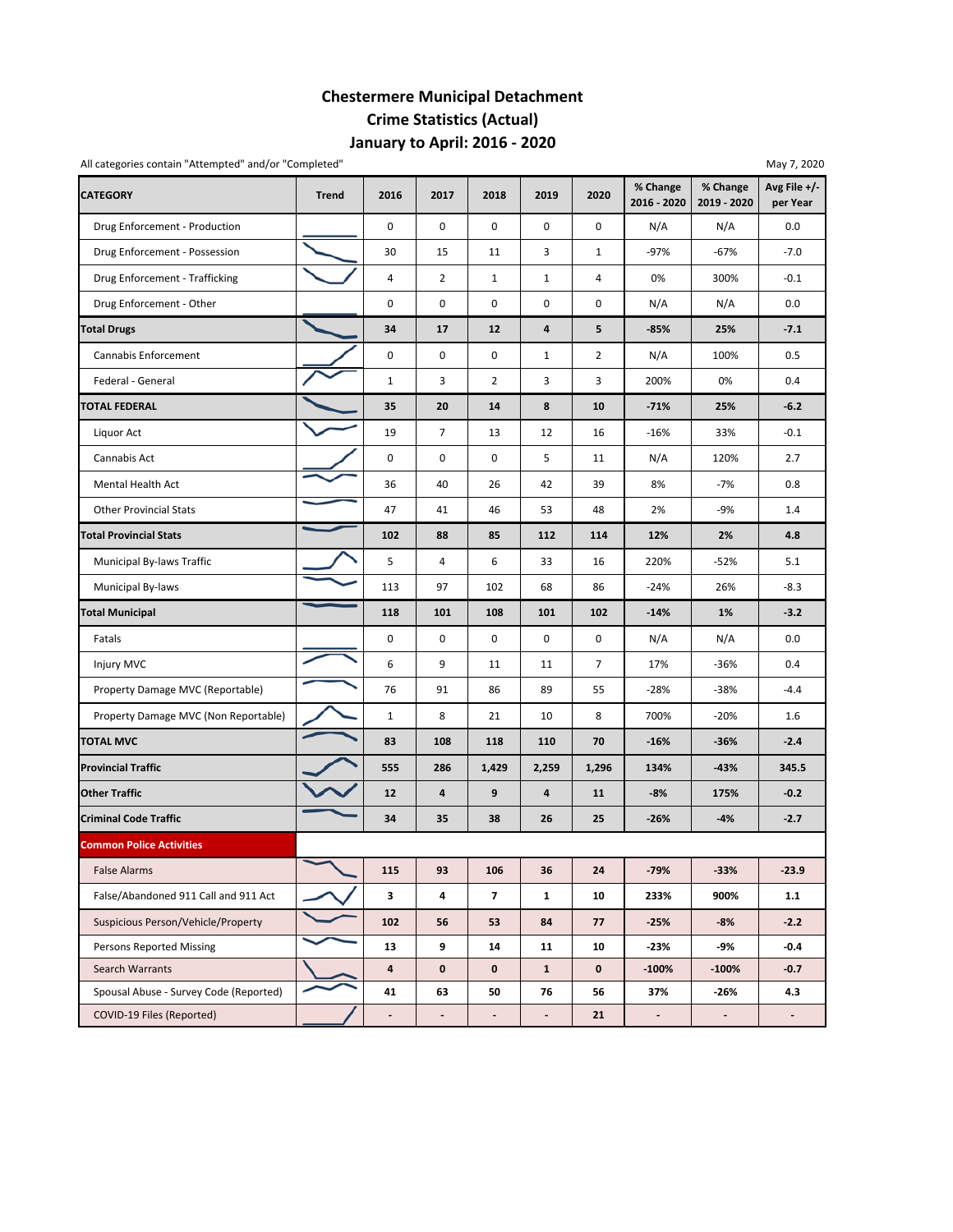### **April: 2016 ‐ 2020 Chestermere Municipal Detachment Crime Statistics (Actual)**

| <b>CATEGORY</b>                       | <b>Trend</b> | 2016           | 2017           | 2018           | 2019           | 2020           | % Change<br>2016 - 2020 | % Change<br>2019 - 2020 | Avg File +/-<br>per Year |
|---------------------------------------|--------------|----------------|----------------|----------------|----------------|----------------|-------------------------|-------------------------|--------------------------|
| Homicides & Offences Related to Death |              | $\mathbf 0$    | $\Omega$       | $\mathbf 0$    | $\mathbf 0$    | $\Omega$       | N/A                     | N/A                     | 0.0                      |
| Robbery                               |              | 0              | $\pmb{0}$      | $\pmb{0}$      | 0              | 0              | N/A                     | N/A                     | 0.0                      |
| Sexual Assaults                       |              | 0              | $\mathbf{1}$   | $\overline{2}$ | $\mathbf{1}$   | 0              | N/A                     | $-100%$                 | 0.0                      |
| <b>Other Sexual Offences</b>          |              | 0              | $\mathbf 0$    | 3              | 0              | $\mathbf{1}$   | N/A                     | N/A                     | 0.2                      |
| Assault                               |              | 11             | 3              | $\overline{7}$ | 9              | 6              | $-45%$                  | $-33%$                  | $-0.4$                   |
| Kidnapping/Hostage/Abduction          |              | 0              | $\pmb{0}$      | $\pmb{0}$      | 0              | 0              | N/A                     | N/A                     | 0.0                      |
| Extortion                             |              | 0              | 0              | 0              | $\mathbf{1}$   | 0              | N/A                     | $-100%$                 | 0.1                      |
| <b>Criminal Harassment</b>            |              | $\overline{2}$ | 3              | 3              | $\overline{2}$ | 3              | 50%                     | 50%                     | 0.1                      |
| <b>Uttering Threats</b>               |              | $\overline{2}$ | $\mathbf{1}$   | 5              | 5              | $\overline{4}$ | 100%                    | $-20%$                  | 0.8                      |
| <b>TOTAL PERSONS</b>                  |              | 15             | 8              | 20             | 18             | 14             | $-7%$                   | $-22%$                  | 0.8                      |
| Break & Enter                         |              | $\overline{7}$ | 6              | 8              | $\overline{2}$ | 3              | $-57%$                  | 50%                     | $-1.2$                   |
| Theft of Motor Vehicle                |              | 3              | 6              | 10             | $\overline{4}$ | 6              | 100%                    | 50%                     | 0.4                      |
| Theft Over \$5,000                    |              | $\overline{2}$ | 3              | $\overline{2}$ | 0              | $\mathbf{1}$   | $-50%$                  | N/A                     | $-0.5$                   |
| Theft Under \$5,000                   |              | 31             | 12             | 27             | 22             | 17             | -45%                    | $-23%$                  | $-1.8$                   |
| Possn Stn Goods                       |              | 8              | 3              | 5              | 6              | 4              | $-50%$                  | $-33%$                  | $-0.5$                   |
| Fraud                                 |              | 8              | 8              | 5              | 6              | 4              | $-50%$                  | $-33%$                  | $-1.0$                   |
| Arson                                 |              | $\mathbf 0$    | $\Omega$       | $\Omega$       | 0              | 0              | N/A                     | N/A                     | 0.0                      |
| Mischief To Property                  |              | 11             | 8              | 9              | 10             | $\overline{7}$ | $-36%$                  | $-30%$                  | $-0.6$                   |
| <b>TOTAL PROPERTY</b>                 |              | 70             | 46             | 66             | 50             | 42             | $-40%$                  | $-16%$                  | $-5.2$                   |
| <b>Offensive Weapons</b>              |              | $\mathbf{1}$   | $\overline{7}$ | $\mathbf 0$    | $\overline{2}$ | $\mathbf 0$    | $-100%$                 | $-100%$                 | $-0.7$                   |
| Disturbing the peace                  |              | $\overline{2}$ | $\overline{2}$ | $\overline{2}$ | 5              | $\overline{4}$ | 100%                    | $-20%$                  | 0.7                      |
| Fail to Comply & Breaches             |              | $\mathbf 1$    | 3              | $\overline{7}$ | $\overline{7}$ | 0              | $-100%$                 | $-100%$                 | 0.2                      |
| OTHER CRIMINAL CODE                   |              | $\overline{2}$ | $\sqrt{4}$     | $\mathsf 0$    | 8              | 0              | $-100%$                 | $-100%$                 | 0.0                      |
| TOTAL OTHER CRIMINAL CODE             |              | 6              | 16             | 9              | 22             | 4              | $-33%$                  | $-82%$                  | 0.2                      |
| TOTAL CRIMINAL CODE                   |              | 91             | 70             | 95             | 90             | 60             | $-34%$                  | $-33%$                  | $-4.2$                   |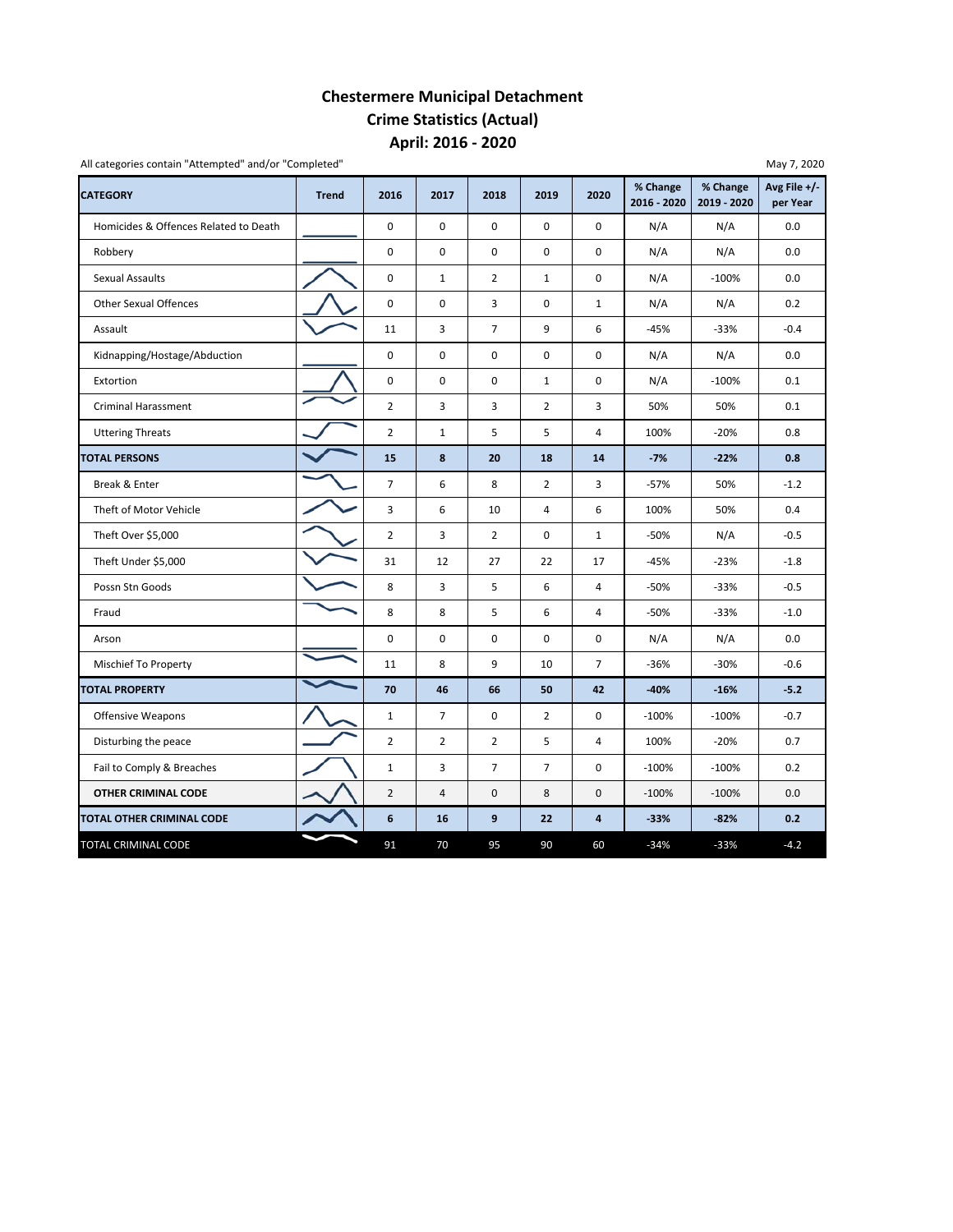### **April: 2016 ‐ 2020 Chestermere Municipal Detachment Crime Statistics (Actual)**

| All categories contain "Attempted" and/or "Completed" |              |                          |                          |                |                          |                |                          |                          | May 7, 2020              |
|-------------------------------------------------------|--------------|--------------------------|--------------------------|----------------|--------------------------|----------------|--------------------------|--------------------------|--------------------------|
| <b>CATEGORY</b>                                       | <b>Trend</b> | 2016                     | 2017                     | 2018           | 2019                     | 2020           | % Change<br>2016 - 2020  | % Change<br>2019 - 2020  | Avg File +/-<br>per Year |
| Drug Enforcement - Production                         |              | 0                        | 0                        | 0              | 0                        | 0              | N/A                      | N/A                      | 0.0                      |
| Drug Enforcement - Possession                         |              | 15                       | 5                        | 3              | $\overline{2}$           | 0              | $-100%$                  | $-100%$                  | $-3.3$                   |
| Drug Enforcement - Trafficking                        |              | $\mathbf{1}$             | 0                        | 0              | 0                        | $\mathbf{1}$   | 0%                       | N/A                      | 0.0                      |
| Drug Enforcement - Other                              |              | 0                        | 0                        | 0              | 0                        | 0              | N/A                      | N/A                      | 0.0                      |
| <b>Total Drugs</b>                                    |              | 16                       | 5                        | 3              | $\overline{2}$           | $\mathbf{1}$   | $-94%$                   | $-50%$                   | $-3.3$                   |
| Cannabis Enforcement                                  |              | $\mathbf 0$              | $\pmb{0}$                | 0              | $\mathbf{1}$             | $\mathbf{1}$   | N/A                      | 0%                       | 0.3                      |
| Federal - General                                     |              | $\mathbf{1}$             | $\mathbf{1}$             | 0              | $\mathbf 1$              | $\overline{2}$ | 100%                     | 100%                     | 0.2                      |
| <b>TOTAL FEDERAL</b>                                  |              | 17                       | $\boldsymbol{6}$         | 3              | 4                        | 4              | $-76%$                   | 0%                       | $-2.8$                   |
| Liquor Act                                            |              | 8                        | $\overline{2}$           | 4              | $\overline{2}$           | $\overline{2}$ | $-75%$                   | 0%                       | $-1.2$                   |
| Cannabis Act                                          |              | 0                        | 0                        | 0              | $\mathbf{1}$             | 0              | N/A                      | $-100%$                  | 0.1                      |
| Mental Health Act                                     |              | 5                        | 9                        | 9              | 16                       | 6              | 20%                      | $-63%$                   | 0.9                      |
| <b>Other Provincial Stats</b>                         |              | 15                       | 11                       | 15             | 16                       | 17             | 13%                      | 6%                       | 0.9                      |
| <b>Total Provincial Stats</b>                         |              | 28                       | 22                       | 28             | 35                       | 25             | $-11%$                   | $-29%$                   | 0.7                      |
| Municipal By-laws Traffic                             |              | 3                        | $1\,$                    | $\overline{2}$ | 20                       | $\overline{2}$ | $-33%$                   | $-90%$                   | 1.7                      |
| Municipal By-laws                                     |              | 30                       | 27                       | 29             | 23                       | 25             | $-17%$                   | 9%                       | $-1.4$                   |
| <b>Total Municipal</b>                                |              | 33                       | 28                       | 31             | 43                       | 27             | $-18%$                   | $-37%$                   | 0.3                      |
| Fatals                                                |              | 0                        | $\pmb{0}$                | 0              | 0                        | 0              | N/A                      | N/A                      | 0.0                      |
| Injury MVC                                            |              | $\mathbf{1}$             | 2                        | 3              | 3                        | $\mathbf{1}$   | 0%                       | $-67%$                   | 0.1                      |
| Property Damage MVC (Reportable)                      |              | 20                       | 21                       | 22             | 19                       | $\overline{7}$ | -65%                     | -63%                     | $-2.8$                   |
| Property Damage MVC (Non Reportable)                  |              | $\mathbf 0$              | 0                        | 4              | 0                        | $\mathbf{1}$   | N/A                      | N/A                      | 0.2                      |
| <b>TOTAL MVC</b>                                      |              | 21                       | 23                       | 29             | 22                       | 9              | $-57%$                   | $-59%$                   | $-2.5$                   |
| <b>Provincial Traffic</b>                             |              | 141                      | 76                       | 427            | 684                      | 50             | $-65%$                   | $-93%$                   | 42.6                     |
| <b>Other Traffic</b>                                  |              | $\overline{7}$           | $\mathbf 0$              | 3              | $\mathbf{1}$             | $\mathbf{1}$   | -86%                     | 0%                       | $-1.1$                   |
| <b>Criminal Code Traffic</b>                          |              | 12                       | 13                       | 15             | 5                        | 8              | $-33%$                   | 60%                      | $-1.6$                   |
| <b>Common Police Activities</b>                       |              |                          |                          |                |                          |                |                          |                          |                          |
| <b>False Alarms</b>                                   |              | 28                       | 22                       | 31             | 10                       | 6              | $-79%$                   | $-40%$                   | $-5.6$                   |
| False/Abandoned 911 Call and 911 Act                  |              | $\mathbf{z}$             | 0                        | $\mathbf{1}$   | $\mathbf{1}$             | $\mathbf{2}$   | 0%                       | 100%                     | 0.1                      |
| Suspicious Person/Vehicle/Property                    |              | 22                       | 15                       | 16             | 31                       | 28             | 27%                      | $-10%$                   | 2.8                      |
| <b>Persons Reported Missing</b>                       |              | 5                        | 5                        | 3              | $\mathbf{z}$             | $\mathbf{2}$   | -60%                     | 0%                       | -0.9                     |
| Search Warrants                                       |              | $\overline{2}$           | $\mathbf 0$              | $\mathbf 0$    | $\mathbf 0$              | $\mathbf 0$    | $-100%$                  | N/A                      | $-0.4$                   |
| Spousal Abuse - Survey Code (Reported)                |              | 10                       | 13                       | 12             | 19                       | 15             | 50%                      | $-21%$                   | $1.6\,$                  |
| COVID-19 Files (Reported)                             |              | $\overline{\phantom{a}}$ | $\overline{\phantom{m}}$ | ٠              | $\overline{\phantom{a}}$ | 17             | $\overline{\phantom{a}}$ | $\overline{\phantom{a}}$ | $\overline{\phantom{a}}$ |